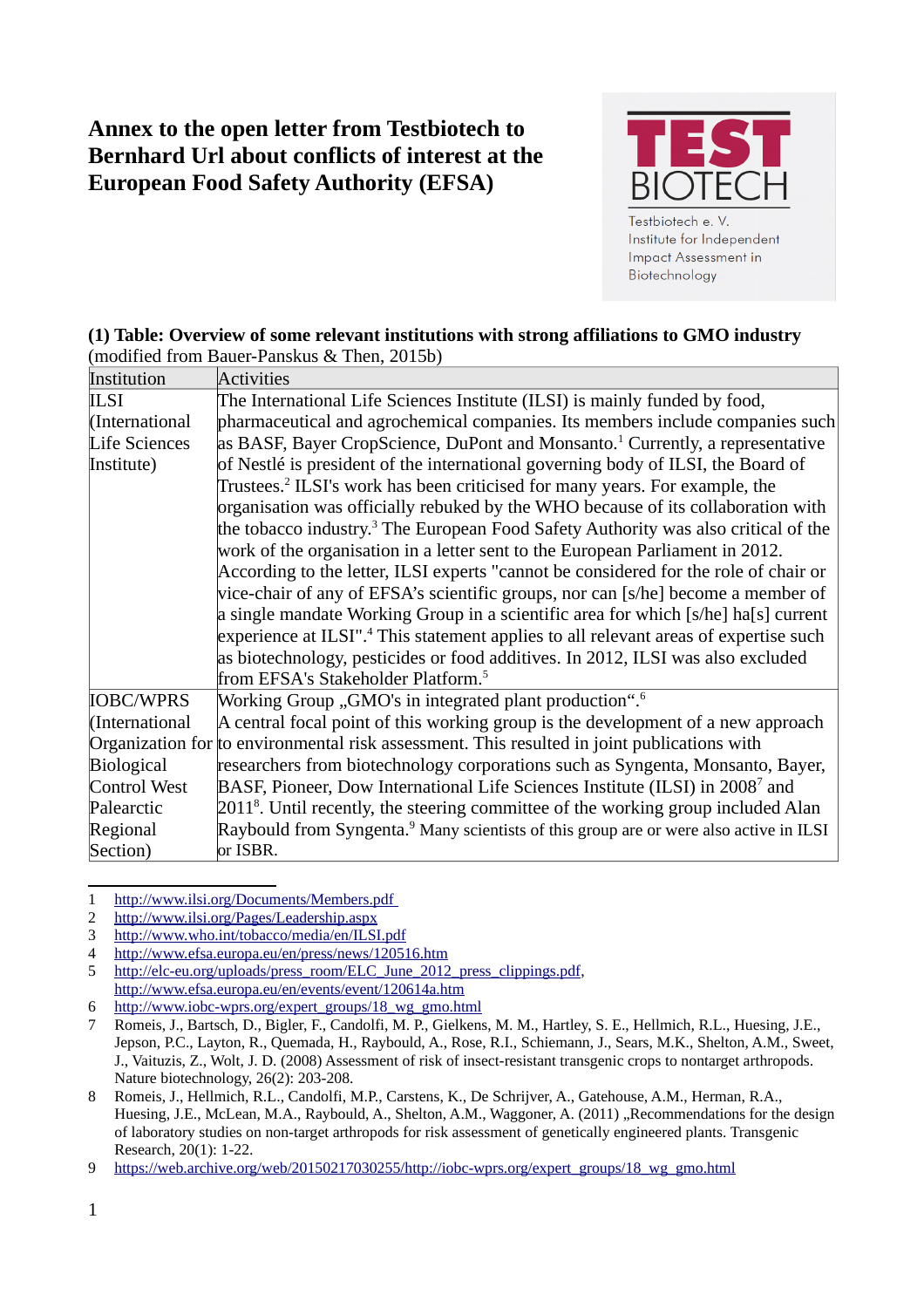| Institution      | <b>Activities</b>                                                                        |
|------------------|------------------------------------------------------------------------------------------|
| <b>ISBR</b>      | The International Society for Biosafety Research (ISBR) is closely linked to the         |
| (International   | biotechnology and agrochemical industry as well as other organisations such as           |
| Society for      | ILSI. The society's conferences are regularly sponsored by biotech corporations          |
| <b>Biosafety</b> | such as Monsanto, Bayer, Dow AgroSciences, DuPont and Syngenta as well as by             |
| Research)        | the international federation of genetic engineering industry, CropLife                   |
|                  | International. <sup>10</sup> The ISBR Board consists almost exclusively of experts from  |
|                  | industry or with ILSI affiliations (see also Bauer-Panskus & Then, 2015a). <sup>11</sup> |
|                  | In its current financial report, ISBR acknowledges further financial support by          |
|                  | CropLife. <sup>12</sup> Currently, other industry representatives from ILSI, Monsanto or |
|                  | Syngenta are also part of the organisation's leadership. <sup>13</sup>                   |

## **(2) Some examples of members of the EFSA GMO Panel and GMO Unit actively involved in organisations with a strong affiliation to the GMO industry**

## **Adinda De Schrijver**

*Member of GMO Panel (since 2015): Active in ILSI, ISBR and IOBC* 

According to her declaration of interest, Adinda De Schrijver is an active member of the International Society for Biosafety Research (ISBR). She has been a frequent contributor to the organisation's conferences in the past.[14](#page-1-4) She is also involved in ILSI activities and has co-authored several ILSI publications.<sup>[15](#page-1-5)</sup> She was also active in IOBC and acted as a member of the programme committee of an IOBC conference in 2013.[16](#page-1-6)

## **Yann Devos**

*Member of the EFSA GMO Unit: Affiliations with ILSI and IOBC and ISBR* Yann Devos is long-time EFSA GMO Unit officer. Apart from his work for the authority, he is active in ILSI, IOBC and ISBR and has held several presentations at ILSI, IOBC and ISBR conferences. He was member of the Program Committee of the ISBR conferences in 2014[17](#page-1-7) and

<span id="page-1-4"></span>14 <http://isbr.info/ISBGMO13/Symposia>

<span id="page-1-0"></span><sup>10</sup> <http://isbr.info/ISBGMO13/Sponsors>

<span id="page-1-1"></span><sup>11</sup> http://isbr.info/Board of Directors

<span id="page-1-2"></span><sup>12</sup> <http://isbr.info/files/tinymce/uploaded/Financial%20Operations%20Report%202015.pdf>

<span id="page-1-3"></span><sup>13</sup> [http://isbr.info/Communications\\_%26\\_Outreach](http://isbr.info/Communications_%26_Outreach)

<span id="page-1-5"></span><sup>15</sup> Carstens, K., Anderson, J., Bachman, P., De Schrijver, A., Dively, G., Federici, B., Hamer, M., Gielkens, M., Jensen, P., Lamp, W., Rauschen, S., Ridley, G., Romeis, J., Waggoner, A. (2012) Genetically modified crops and aquatic ecosystems: considerations for environmental risk assessment and non-target organism testing. Transgenic research, 21(4): 813-842.<http://link.springer.com/article/10.1007/s11248-011-9569-8> Romeis, J., Hellmich, R. L., Candolfi, M. P., Carstens, K., De Schrijver, A., Gatehouse, A. M., ... & Shelton, A. M. (2011). Recommendations for the design of laboratory studies on non-target arthropods for risk assessment of genetically engineered plants. Transgenic research, 20(1), 1-22.<http://link.springer.com/article/10.1007/s11248-010-9446-x> Carstens, K., Cayabyab, B., De Schrijver, A., Gadaleta, P. G., Hellmich, R. L., Romeis, J., ... & Wach, M. (2014). Surrogate species selection for assessing potential adverse environmental impacts of genetically engineered insectresistant plants on non-target organisms. GM crops & food, 5(1), 11-15. <http://www.tandfonline.com/doi/abs/10.4161/gmcr.26560>

<span id="page-1-6"></span><sup>16</sup> <https://web.archive.org/web/20130303022935/http://www.eigmo.info/>

<span id="page-1-7"></span><sup>17</sup> <http://isbr.info/ISBGMO13/Committees>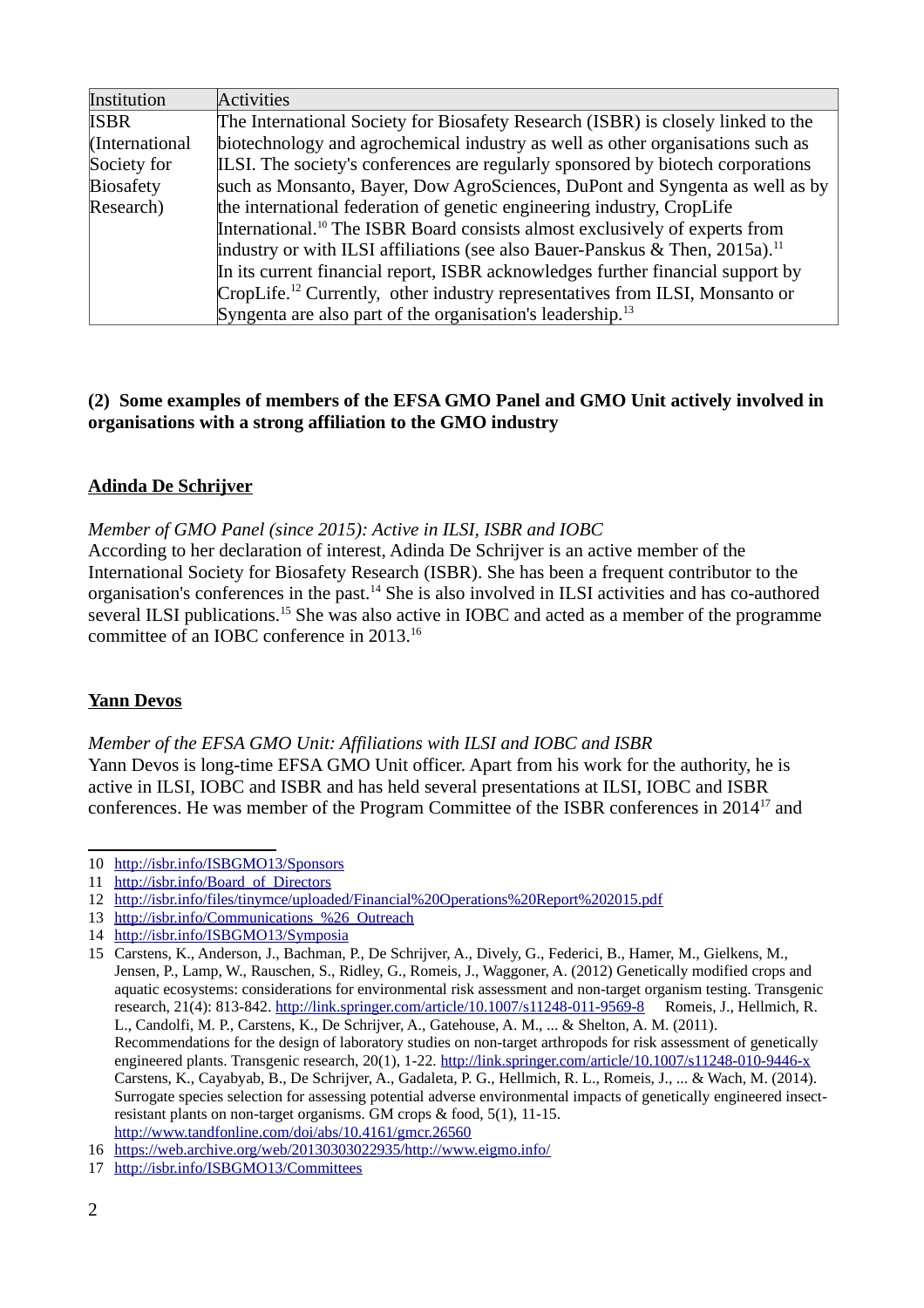2012<sup>[18](#page-2-0)</sup> as well as member of the Programme Committee of an IOBC conference in 2015.<sup>[19](#page-2-1)</sup> He is co-author of a recent paper on genetically engineered RNAi crops, along with ILSI staff,<sup>[20](#page-2-2)</sup> and has co-authored several other papers with ILSI or industry scientists.<sup>[21](#page-2-3)</sup>

#### **Jeremy Sweet**

## *Member of the GMO Panel: Actively involved with ISBR*

Jeremy Sweet is a long-time member of the EFSA GMO Panel. He was re-elected to the Panel in 2015. According to his declaration of interests, he is a member of ISBR.<sup>[22](#page-2-4)</sup> His connections with industry groups such as ISBR or the International Organisation for Biological Control (IOBC) have been reported in the past (Bauer-Panskus & Then, 2013). For example, he was a member of several committees in IOBC or ISBR, such as the Programme Committee of an IOBC conference in 2013.<sup>[23](#page-2-5)</sup>

## **Jean-Michel Wal**

## *Member of the GMO Panel: Connections with ILSI and the food industry*

Jean-Michel Wal is a long-time member of the EFSA GMO Panel. He was re-elected to the Panel in 2015. His connections with industry groups such as ILSI have been reported in the past. According to his current declaration of interest, he is still involved in many projects for food companies such as Nestlé. He is also still engaged in ILSI activities and co-author of several ILSI publications. According to his account, there is a constant involvement in ILSI activities:

"Occasional participation (ca. 12 participations during the past 10 years) in working groups and in scientific meetings or workshops (as speaker/lecturer) in the field of assessment of safety and particularly allergenicity of foods. Those included processed foods and novel foods (e.g. GMOs).  $(...)$ "

## **(3) Example of a case of an incomplete declaration of interest**

## **Alfonso Lampen**

## *Working Group on MCPD and glycidyl esters (BIOCONTAM panel): Undeclared activities with ILSI*

Alfonso Lampen is head of the Food Safety Division of the German food safety authority, the Institute for Risk Assessment (BfR). He held a position as chair of the ILSI "Advisory Group on 3- MCPD esters in Food Products".<sup>[24](#page-2-6)</sup> Further, he acted as chair of an ILSI expert meeting on this

<span id="page-2-3"></span><http://www.ncbi.nlm.nih.gov/pmc/articles/PMC4635219/> [http://www.cera-gmc.org/blog/roberts\\_rnai](http://www.cera-gmc.org/blog/roberts_rnai) 21 Roberts, A., Devos, Y., Raybould, A., Bigelow, P., & Gray, A. (2014). Environmental risk assessment of GE plants under low-exposure conditions. Transgenic research, 23(6), 971-983. <http://link.springer.com/article/10.1007/s11248-013-9762-z> Devos, Y., Sanvido, O., Tait, J., & Raybould, A. (2014). Towards a more open debate about values in decision-making on agricultural biotechnology. Transgenic research, 23(6), 933-9.<http://link.springer.com/article/10.1007/s11248-013-9754-z>

<span id="page-2-0"></span><sup>18</sup> [http://isbr.info/files/tinymce/uploaded/isbgmo12\\_all\\_abstracts/index.htm](http://isbr.info/files/tinymce/uploaded/isbgmo12_all_abstracts/index.htm)

<span id="page-2-1"></span><sup>19</sup> <https://web.archive.org/web/20160214145951/http://www.eigmo.info/>

<span id="page-2-2"></span><sup>20</sup> Roberts, A. F., Devos, Y., Lemgo, G. N., & Zhou, X. (2015). Biosafety research for non-target organism risk assessment of RNAi-based GE plants. Frontiers in plant science, 6.

<span id="page-2-4"></span><sup>22</sup> <https://ess.efsa.europa.eu/doi/doiweb/doisearch>

<span id="page-2-5"></span><sup>23</sup> <https://web.archive.org/web/20130303022935/http://www.eigmo.info/>

<span id="page-2-6"></span><sup>24</sup> [https://web.archive.org/web/20121220023110/http://www.ilsi.org/Europe/Pages/TF\\_ProcessCompounds.aspx](https://web.archive.org/web/20121220023110/http://www.ilsi.org/Europe/Pages/TF_ProcessCompounds.aspx)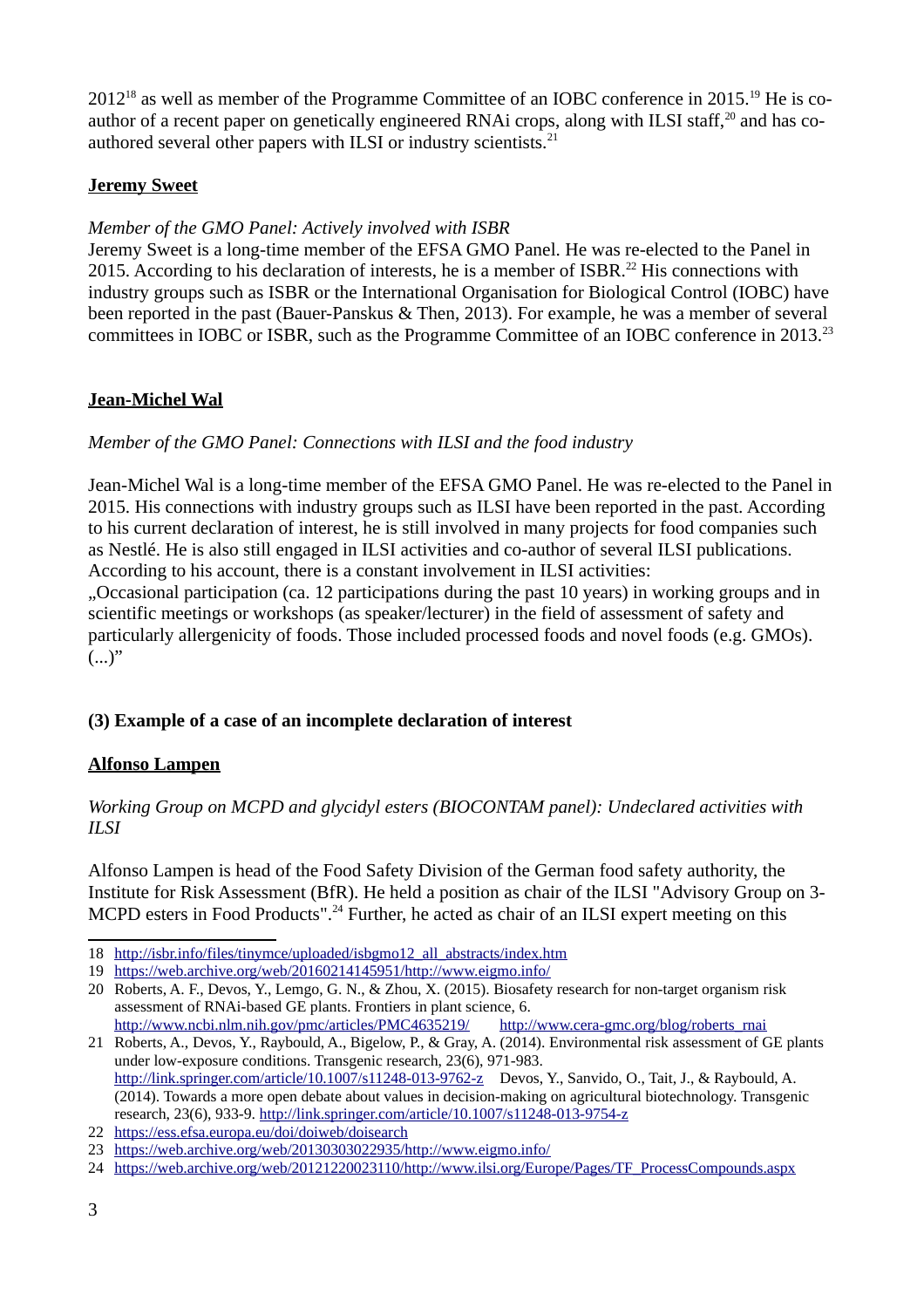subject in 2011<sup>[25](#page-3-0)</sup> and also was a member of the "Expert Group on Analytical Methods for Detection of 3-MCPD esters"[26](#page-3-1) during this time. Currently, Lampen is involved with the same issues as a member of the EFSA Working Group on MCPD and glycidyl esters (BIOCONTAM panel).<sup>[27](#page-3-2)</sup>

Further, he was member of the ILSI Food Allergy Expert Group - From Thresholds to Action Levels.<sup>[28](#page-3-3) [29](#page-3-4)</sup> Interestingly, Lampen's status as member of the expert group was changed later on. Whereas in the ILSI draft activity report for 2014, Lampen is listed as a full member, the currently available members list on ILSI's website only lists him as "observer".

In Lampen's declarations of interest for the years 2014 and 2015, none of his ILSI activities are mentioned.<sup>[30](#page-3-5)</sup> This comes as a surprise because his involvement with ILSI has previously been reported in different backgrounders (Then, C. & Bauer-Panskus, A., 2012; Bauer-Panskus, A., & Then, C., 2015) and was also reported in press articles and books. According to an ILSI publication from 2013<sup>[31](#page-3-6)</sup>, Lampen even got paid for his contribution to the organisation.

..Alfonso Lampen and Rüdiger Weisshaar received an honorarium from ILSI Europe for their participation in this review and reimbursement of their travel and accommodation costs for attending the related meetings."

Altogether, the case of Alfono Lampen constitutes a breach of EFSA's policy of independence. According to EFSA's guidance on independence:

"Individuals subject to these rules only have to declare current activities and past activities that have taken place in the five years preceding the day of submission of the DoI."[32](#page-3-7)

A comparable case concerns Colin Crews, another member of the EFSA Working Group on MCPD and glycidyl esters (BIOCONTAM panel). He, too, was involved in the ILSI "Expert Group on Analytical Methods for Detection of 3-MCPD esters" as well as the ILSI "Expert Group on Mycotoxins".<sup>[33](#page-3-8)</sup> and is co-author of several ILSI publications<sup>[34](#page-3-9)</sup> as well as author of a 2011 conference report on "MCPD and Glycidyl Esters in Food Products".[35](#page-3-10) In contrast to Alfonso Lampen, he has declared these interests.

<span id="page-3-0"></span><sup>25</sup> [http://www.ilsi.org/Europe/Pages/ViewItemDetails.aspx?WebId=84D7FA4A-0FD5-40CD-A49A-](http://www.ilsi.org/Europe/Pages/ViewItemDetails.aspx?WebId=84D7FA4A-0FD5-40CD-A49A-2DA6FCDFD654&ListId=0348EB34-DF85-49DD-9ADE-77ED136643F1&ItemID=271)[2DA6FCDFD654&ListId=0348EB34-DF85-49DD-9ADE-77ED136643F1&ItemID=271](http://www.ilsi.org/Europe/Pages/ViewItemDetails.aspx?WebId=84D7FA4A-0FD5-40CD-A49A-2DA6FCDFD654&ListId=0348EB34-DF85-49DD-9ADE-77ED136643F1&ItemID=271)

<span id="page-3-1"></span><sup>26</sup> [https://web.archive.org/web/20121220023110/http://www.ilsi.org/Europe/Pages/TF\\_ProcessCompounds.aspx](https://web.archive.org/web/20121220023110/http://www.ilsi.org/Europe/Pages/TF_ProcessCompounds.aspx)

<span id="page-3-2"></span><sup>27</sup> <https://ess.efsa.europa.eu/doi/doiweb/wg/680830>

<span id="page-3-3"></span><sup>28</sup> <http://www.ilsi.org/Europe/Pages/Food-Allergy-Expert-Groups.aspx>

<span id="page-3-4"></span><sup>29</sup> [http://www.ilsi.org/Europe/Features/ILSIEurope\\_Draft2014ActivityDoc\\_Oct2013.pdf](http://www.ilsi.org/Europe/Features/ILSIEurope_Draft2014ActivityDoc_Oct2013.pdf)

<span id="page-3-5"></span><sup>30</sup> <https://ess.efsa.europa.eu/doi/doiweb/doisearch>

<span id="page-3-6"></span><sup>31</sup> Crews, C., Chiodini, A., Granvogl, M., Hamlet, C., Hrnčiřík, K., Kuhlmann, J., ... & Jasti, P. R. (2013). Analytical approaches for MCPD esters and glycidyl esters in food and biological samples: a review and future perspectives. Food Additives & Contaminants: Part A, 30(1), 11-45. <http://www.tandfonline.com/doi/abs/10.1080/19440049.2012.720385>

<span id="page-3-7"></span><sup>32</sup> <http://www.efsa.europa.eu/en/sites/default/files/assets/independencerules2014.pdf>(Decision of the Executive Director on Declarations of Interest)

<span id="page-3-8"></span><sup>33</sup> [https://web.archive.org/web/20121220023110/http://www.ilsi.org/Europe/Pages/TF\\_ProcessCompounds.aspx](https://web.archive.org/web/20121220023110/http://www.ilsi.org/Europe/Pages/TF_ProcessCompounds.aspx)

<span id="page-3-9"></span><sup>34</sup> <http://onlinelibrary.wiley.com/doi/10.1002/mnfr.201100764/abstract> <http://www.tandfonline.com/doi/abs/10.1080/19440049.2012.720385>

<span id="page-3-10"></span><sup>35</sup> [http://www.ilsi.org/Europe/Pages/ViewItemDetails.aspx?WebId=84D7FA4A-0FD5-40CD-A49A-](http://www.ilsi.org/Europe/Pages/ViewItemDetails.aspx?WebId=84D7FA4A-0FD5-40CD-A49A-2DA6FCDFD654&ListId=0348EB34-DF85-49DD-9ADE-77ED136643F1&ItemID=271)[2DA6FCDFD654&ListId=0348EB34-DF85-49DD-9ADE-77ED136643F1&ItemID=271](http://www.ilsi.org/Europe/Pages/ViewItemDetails.aspx?WebId=84D7FA4A-0FD5-40CD-A49A-2DA6FCDFD654&ListId=0348EB34-DF85-49DD-9ADE-77ED136643F1&ItemID=271)